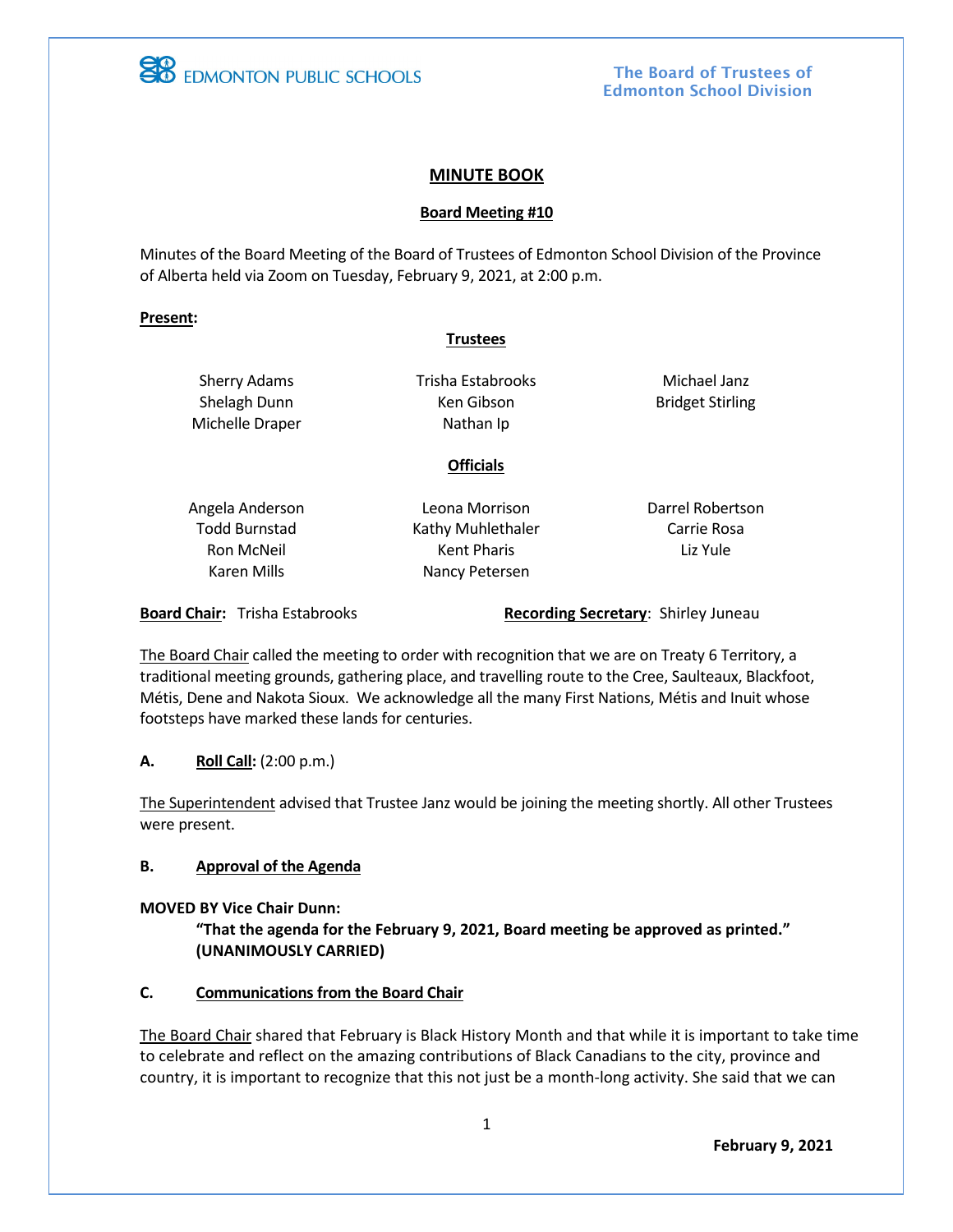

## **MINUTE BOOK**

and we must do better to ensure greater awareness of Black people, their history and their contributions in our curriculum as well as actively promote anti-black racism in our school system.

The Board Chair advised that there are some powerful conversations happening in Division schools, conversations being led by students about anti-racism. She remarked that it is clear that we still have a lot of work to do after reading about what the Edmonton Police are calling hate motivated assaults involving two Muslim women in the city last week. The Board Chair stated that everyone has a part to play in denouncing hate and speaking up when we witness acts and words of racism.

The Board Chair noted that it has been five years since the city and the Division welcomed more than 500 Syrian children to Edmonton Public Schools and the contributions of these families and their children to the Division has strengthened what it means to be an inclusive and welcoming school division.

The Board Chair advised that the Board of Trustees continues to advocate to the provincial government and to the Alberta School Boards Association for this year to be a "hold harmless" year in terms of funding.

## **D. Communications from the Superintendent of Schools**

The Superintendent acknowledged that schools and families are preparing for pre-enrolment, which will begin on March 8, 2021. He advised that the open houses will be virtual this year, but they are still a great way to learn more about schools and the programs they offer. The Superintendent asked that students and families refer to SchoolZone and epsb.ca to find dates and times for the open house virtual events.

The Superintendent advised that Monday, February 15, is Family Day and that this year has made us realize how important the support of family is. He acknowledged that not everyone has close family ties. However, Family Day provides everyone an opportunity to say thank you to the people who encourage and support us throughout the year, and to reach out to those who might need some extra support.

### **E. Minutes**

1. Board Meeting #09 – January 26, 2021

### **MOVED BY Vice-Chair Dunn:**

**"That the minutes of Board Meeting #09 held January 26, 2021, be approved as printed." (UNANIMOUSLY CARRIED)**

### **F. Comments from the Public and Staff Group Representatives**

There were no registered speakers for this item.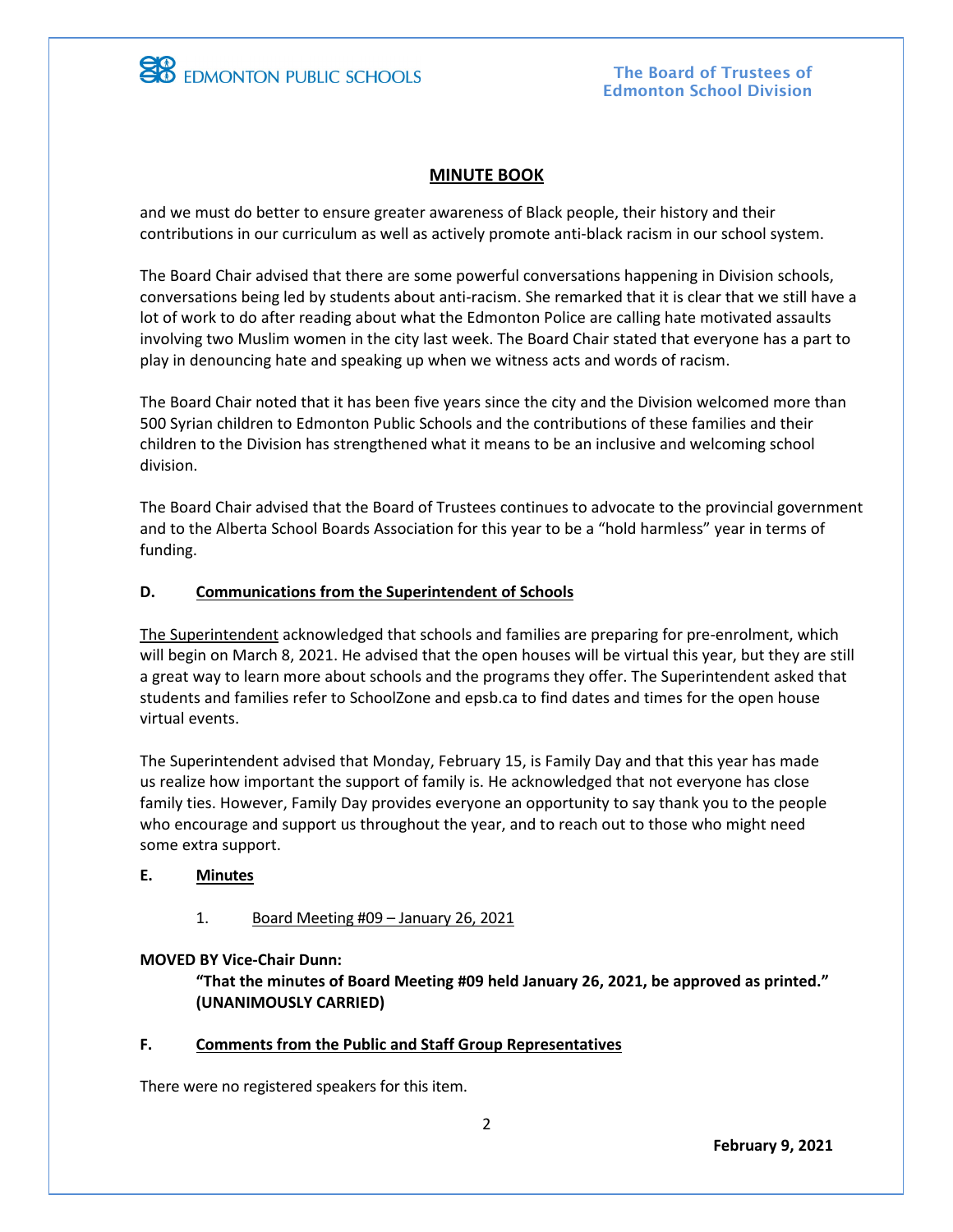

The Board of Trustees of Edmonton School Division

## **MINUTE BOOK**

### **G. Reports**

## 2. Report #22 of the Special Caucus Committee (From the meeting held January 19, 2021)

Information was provided regarding actions taken at the January 19, 2021, Special Caucus Committee meeting.

#### 3. Student Senate Work Plan Update

The Student Senate presented to the Board of Trustees an update of their work in support of their 2020-2021 Work Plan.

#### 4. COVID-19 Impact on the Division from November 11, 2020, to January 26, 2021

The Board of Trustees received an update on the COVID-19 impact on the Division from November 11, 2020, to January 26, 2021.

The Board Chair asked how many COVID-19 tests have been done for staff by the mobile testing unit. The Superintendent advised that this information would be provided in the March 9, 2021, COVID-19 update report.

5. School Council Annual Report Highlights Summary

Information was provided regarding highlights from the 2019-2020 school annual reports.

The Board Chair requested that Administration send a copy of this report to the Alberta School Councils Association for their information.

There was a short break in the meeting.

### 6. Strategic Plan Update: Early Years

An update was provided to the Board of Trustees with an overview of the Division's efforts in support of its youngest learners through a more detailed look at the Early Years Evaluation - Teacher Assessment (EYE-TA) data . The report also provided a historical summary of the development of the Division's Pre-Kindergarten program, including the impact of changes to provincial Program Unit Funding (PUF).

The Board Chair stated that restoration of PUF is a major advocacy issue for the Edmonton Public School Board. The Board Chair requested that Administration send this report to the Minister of Education.

There was a short break in the meeting.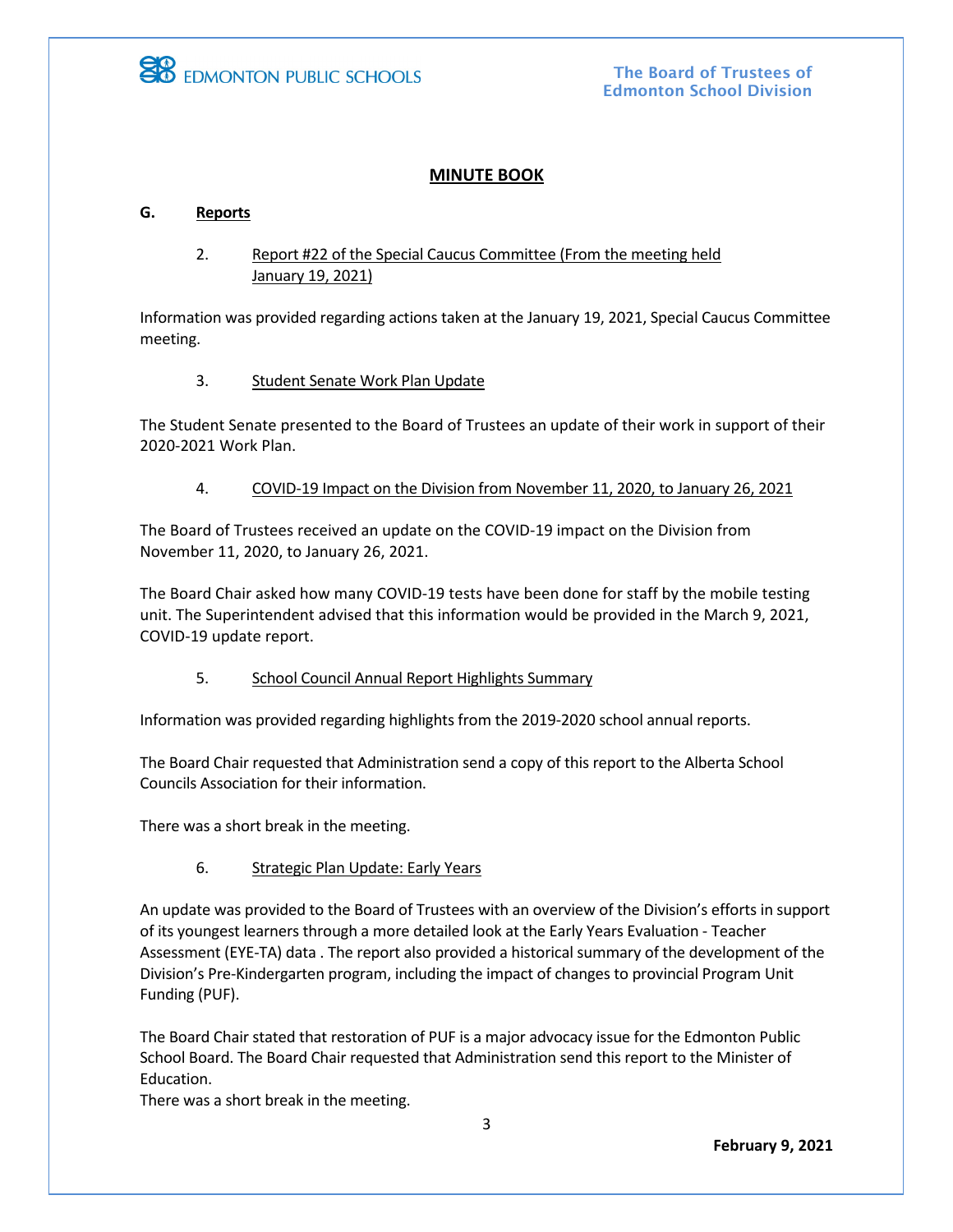

**EB** EDMONTON PUBLIC SCHOOLS

The Board of Trustees of Edmonton School Division

## **MINUTE BOOK**

## 7. Special School Tax Levy Plebiscite Process (Response to Request for Information #090)

Information was provided regarding the special school tax levy plebiscite process.

### 8. Changes to the *Local Authorities Election Act* concerning Political Action Committees (Response to Request for Information #091)

Information was provided regarding changes to the *Local Authorities Election Act* concerning Political Action Committees.

**H. Other Committee, Board Representative and Trustee Reports** - None

## **I. Trustee and Board Requests for Information**

Trustee Dunn advised that in the fall, Edmonton Public Schools put forward the following policy position at the Alberta School Boards Association, which passed with a majority vote by school boards in Alberta:

*That Alberta Education reverse decisions on Program Unit Funding (PUF) program eligibility in order to ensure that all students with mild to moderate and severe disabilities-delays who require specialized early intervention provided by this funding are able to receive it, and that funding of the PUF Program be restored to the equivalent per-student amount as 2018 levels, including Family Oriented Supports, allowing Early Childcare Service providers to offer fully funded half-day programming, and that program funding be extended from two years to three years to include supports for Kindergarten.*

Trustees Dunn and Gibson requested the following information:

- 1. How have the reductions to PUF impacted the supports for students in Kindergarten at Edmonton Public Schools? Are we expecting an impact on school readiness in Kindergarten? Please include any information deemed relevant for budget considerations for the 2021-2022 school year.
- 2. Recognizing that our funding model has changed significantly, please provide as much information as possible on EPSB spending (or allocations) on Kindergarten for the 2018-2019, 2019-2020 and 2020-2021 school years. Please include total amounts spent on or allocated to Kindergarten, as well as spending on specialized supports in Kindergarten.
- 3. Please include Kindergarten enrolment numbers so a per-student equivalent may be calculated for comparison across years, and please provide the number of students who qualified for PUF supports in these years as a proportion of the total number of students enrolled in Kindergarten for these years.
- 4. For every coded student who previously received PUF, what would the Division estimate the anticipated typical annual cost of supports and typical number of years supports are required in Division 1 years to ameliorate the loss of the PUF intervention?